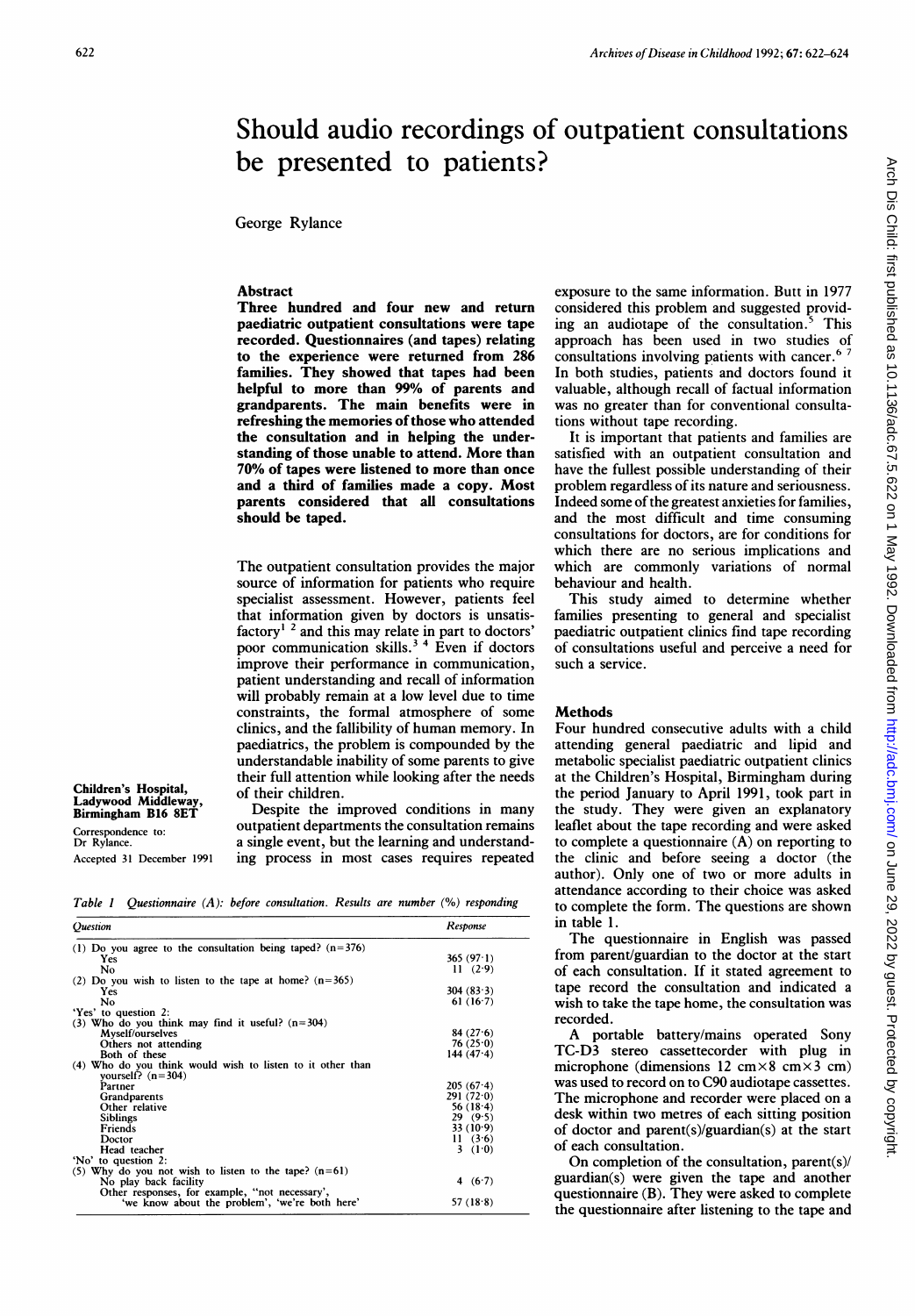## Results

The questionnaire given before consultation (A) was completed by 376 parents/guardians  $(94.0\%)$  (table 1). The majority were mothers  $(84.0\%)$ . Twenty four could not complete it due to language difficulties despite interpretation assistance. (Punjabi was the commonest first language after English of those completing the questionnaire.) Of 376 positive responders, 304  $(83.9%)$  wished to listen to the tape at home. Two hundred and twenty  $(72.4\%)$  thought that people other than themselves would wish to listen to it. Grandparents were cited most often  $(219; 72.0\%).$ 

The questionnaire given after consultation (B) with tape was returned completed by 289 parents  $(95.1\%)$  (table 2). First or new patient consultations accounted for 31-8% of tapes. All but three of the tapes were listened to by parents. There was one recording failure. Grandparents listened to more than half the tapes  $(52.8\%)$ . Nearly all of the tapes were

Table 2 Questionnaire  $(B)$ : after consultation and listening to tape. number (%) responding

| Ouestion |                                                                                                                                                      | Response                                  |                    |
|----------|------------------------------------------------------------------------------------------------------------------------------------------------------|-------------------------------------------|--------------------|
|          | (1) Is this a first consultation with the doctor or<br>a return visit? $(n=289)$                                                                     |                                           |                    |
|          | First                                                                                                                                                | 92(31.8)                                  |                    |
|          | Return                                                                                                                                               | 197(68.2)                                 |                    |
|          | (2) Could you hear the tape clearly? $(n=289)$                                                                                                       |                                           |                    |
|          | <b>Yes</b>                                                                                                                                           | 286(99.0)                                 |                    |
|          | No                                                                                                                                                   | 1(0.3)                                    |                    |
|          |                                                                                                                                                      | (2 tapes not listened to)                 |                    |
|          | (3) Who listened to the tape? $(n=286)$                                                                                                              |                                           |                    |
|          | Parents                                                                                                                                              | 285(99.7)                                 |                    |
|          | Grandparents                                                                                                                                         | 151(52.8)                                 |                    |
|          | Other relatives                                                                                                                                      | 49 $(17.1)$                               |                    |
|          | <b>Siblings</b>                                                                                                                                      | 45(15.7)                                  |                    |
|          | Friends                                                                                                                                              | 40 $(13.9)$                               |                    |
|          | $(4)$ Was it helpful? $(n=286)$                                                                                                                      | Yes                                       | Not reported/no    |
|          | Parents $(n=285)$                                                                                                                                    | 284(99.6)                                 | л                  |
|          | Grandparents $(n=151)$                                                                                                                               | 150(99.3)                                 | 1(0.7)             |
|          | Other relatives $(n=49)$                                                                                                                             | 48 $(97.9)$                               | п                  |
|          | Siblings $(n=45)$                                                                                                                                    | 16(35.6)                                  | 29(64.4)           |
|          | Friends $(n=40)$                                                                                                                                     |                                           | 40 (100)           |
|          | How helpful?                                                                                                                                         | Verv                                      | Fairly<br>Slightly |
|          | Parents $(n=285)$                                                                                                                                    | 255(89.5)                                 | 30(10.5)<br>0      |
|          | Grandparents $(n=151)$                                                                                                                               | 136(90.7)                                 | 0<br>0             |
|          | Other relatives $(n=49)$                                                                                                                             | 35(72.9)                                  | 13(27.1)<br>0      |
|          | Siblings $(n=45)$                                                                                                                                    | 16(35.6)                                  | 0<br>$\bf{0}$      |
|          | Friends $(n=40)$                                                                                                                                     |                                           |                    |
|          | (5) If you found it helpful, why was that?                                                                                                           |                                           |                    |
|          | (parent(s) only: $(n=285)$                                                                                                                           |                                           |                    |
|          | Refreshed my/our memory                                                                                                                              | 270(94.7)                                 |                    |
|          | Gave information I/we hadn't taken in                                                                                                                | 166(58.2)                                 |                    |
|          | Made me/us less worried                                                                                                                              | 47 $(16.5)$                               |                    |
|          | Helped understanding of interested people who                                                                                                        |                                           |                    |
|          | could not attend consultation $(n=153)$                                                                                                              | 149(97.4)                                 |                    |
|          | (6) Did anyone listen more than once?                                                                                                                |                                           |                    |
|          | (parent(s) only: $n=285$ )<br>Mothers                                                                                                                |                                           |                    |
|          | Fathers                                                                                                                                              | 41 $(14.4)$<br>29(10.2)                   |                    |
|          | Both                                                                                                                                                 | 132(46.3)                                 |                    |
|          | (7) Did you copy the tape? $(n=289)$                                                                                                                 |                                           |                    |
|          | Yes                                                                                                                                                  | 97(336)                                   |                    |
|          | No                                                                                                                                                   | 192(66.4)                                 |                    |
|          | (8) Would you agree to students listening to                                                                                                         |                                           |                    |
|          | the tape? $(n=286)$                                                                                                                                  |                                           |                    |
|          | Yes                                                                                                                                                  | 284(99.3)                                 |                    |
|          | No                                                                                                                                                   | 2 $(0.7)$                                 |                    |
|          | (9) If taping of consultations were routine, would you<br>still wish to receive a copy of the consultant's<br>letter to your family doctor $(n=289)$ |                                           |                    |
|          | Yes                                                                                                                                                  | 287(99.3)                                 |                    |
|          | No                                                                                                                                                   | 2(0.7)                                    |                    |
|          | (10) Should consultation tape recording be used for all,<br>some, or none of the consultations? $(n=287)$                                            |                                           |                    |
|          | All                                                                                                                                                  | 262(913)                                  |                    |
|          | Some                                                                                                                                                 | 25 (8.7)                                  |                    |
|          | None                                                                                                                                                 | 0                                         |                    |
|          | $(11)$ Any other comments $(n=289)$                                                                                                                  | Completed (positively)<br>by 222 $(76.8)$ |                    |

reported to be helpful when listened to by parents  $(99.6\%)$ , grandparents  $(99.3\%)$ , and other relatives  $(97.9\%)$ . More than two thirds of these felt the tapes were very helpful; refreshment of memory was the commonest stated reason for this  $(94.7\%)$ .

Seventy percent of tapes were listened to more than once and <sup>a</sup> third of families made their own copies  $(33.6\%)$ . The great majority of responders felt that all consultations should be taped  $(91.3\%)$  and almost all felt that tape recorded consultations should be complemented by the sending of copies of consultant letters to family doctors. Seventy seven percent of questionnaires contained positive statements about the service in the 'any other comment' section.

The mean tape length for new patient consultations was 34 minutes 25 seconds (range 10 minutes 52 seconds-72 minutes 22 seconds) and for patients on repeat visits 14 minutes 26 seconds (range 5 minutes 10 seconds-54 minutes 36 seconds). Tape handling and the setting up of the recording took approximately 30 seconds for each consultation.

## **Discussion**

Tape recording consultations in busy outpatient clinics is practicable and relatively inexpensive. Tape handling time is short. Nearly all families have access to a cassette player. Technical failure should be negligible if professional standard equipment (costing less than £200 in this study) is used and mains operated. Failure was very low in this study using the battery operated option. Controlled seating arrangement is unnecessary; significant parts of the conversations in this study took place away from the starting sitting positions of the adults and by as much as 4 metres from the microphone. The 'write off' cost of cassettes not returned, which in this study amounted to fewer than 2% (nine of 15 were subsequently returned) can be offset by asking families to bring a cassette with them if they wish the consultation to be taped. Stock tapes can be available for those forgetting to bring them.

As this study involved a free extension to the more usual outpatient service, it is perhaps not surprising that there was a relatively high 'take up' rate to the offer to tape record consultations and make them available to families. However, the relatively high percentage response in returning questionnaires and tapes without funding or postal provision would seem to be strongly supportive of the positive reaction expressed in the questionnaire responses.

Perceived helpfulness of tape consultations by parents, relatives, and friends soon after listening to the tapes is clear from the results. Whether a similar response would be obtained at a later time has not been tested. Furthermore, accuracy of recall of information by families, or a change in their action as a result of the tape recording being available has not been assessed. However, if a successful outcome to a consultation can be measured in part by a positive reaction by parents, this approach is extremely useful. Unsolicited expressions of support, en